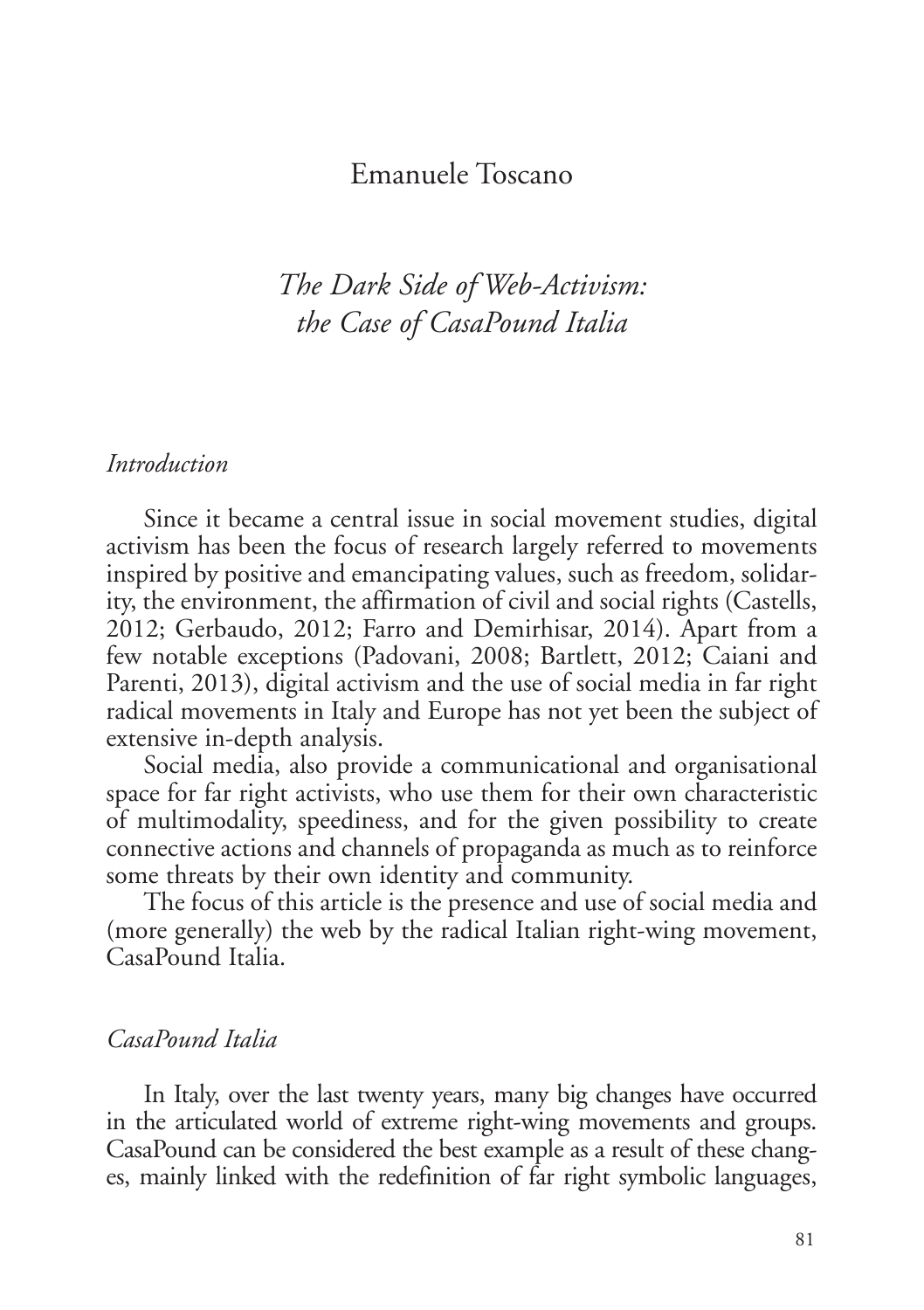<span id="page-1-2"></span>codes, cultural references and political discourse<sup>[1](#page-1-0)</sup>.

The name CasaPound comes from the Italian word for 'house' (*casa*) linked with the name of the American poet Ezra Pound (1985- 1972), famous for having openly supported Mussolini and the fascist regime in Italy and for his positions against usury. The name, together with the symbol of the movement, a stylized turtle, symbolically expresses the main concern of CasaPound's political discourse: the rights of housing over bank mortgages. In fact, for a long time CasaPound has claimed as its main political proposal the institution of a 'social mortgage'(*Mutuo sociale*): a loan without interest to buy public houses, modulated to be no more than 20% of household income, directly paid back to the State, without any bank brokerage.

CasaPound was officially born in December, 2003, squatting in an entire building of a multicultural neighbourhood in Rome city centre. In the last few years it has managed to transform itself from a local experience to a national presence. In the most recent administrative elections it presented its own lists and candidates in many cities around the country<sup>[2](#page-1-1)</sup>. Even if its electoral presence is still very moderate, CasaPound has managed to recruit a significant number of people, mainly young, largely thanks to its network of rock bands, labels, pubs, squat-buildings, and for being strongly characterised as a grassroots and streets movement.

<span id="page-1-3"></span>CasaPound's political discourses combine the far-right social tradition of Italian fascism together with Alain de Benoistideas and his theorisation about the *Nouvelle Droite* during the seventies and eighties. The latter, according to Ignazi (2009), can be summarised in three main points: a) critique of liberalism and the marketisation of all aspects of social life; b) the refusal of cultural homologation and US cultural hegemony, seen as the destruction of 'natural' communitarian characteristics; c) the rejection of egalitarianism, considered a consequence of affirmation of liberal individualism and mass society. In this sense, the 'metapolitical' approach, which means attention to more cultural and intellectual aspects, rejection of the left-right dichotomy,

<span id="page-1-0"></span><sup>&</sup>lt;sup>[1](#page-1-2)</sup> For an in-depth analysis of Casapound and its main relevant sociological characteristics, cfr. Toscano, Di Nunzio (2011). *Dentro e fuori Casapound. Capire il fascismo del terzo millennio*. Armando Editore.<br><sup>[2](#page-1-3)</sup> In the most recent administrative elections (June 2016) the CasaPound list secured

<span id="page-1-1"></span><sup>6,21%</sup> of votes in Bolzano, Northern Italy, while in Rome it doubled its votes in comparison with the previous administrative election of 2013 (from 0,6 to 1,2%). Finally, in Latina, a southern part of the Lazio region, CasaPound achieved 3%.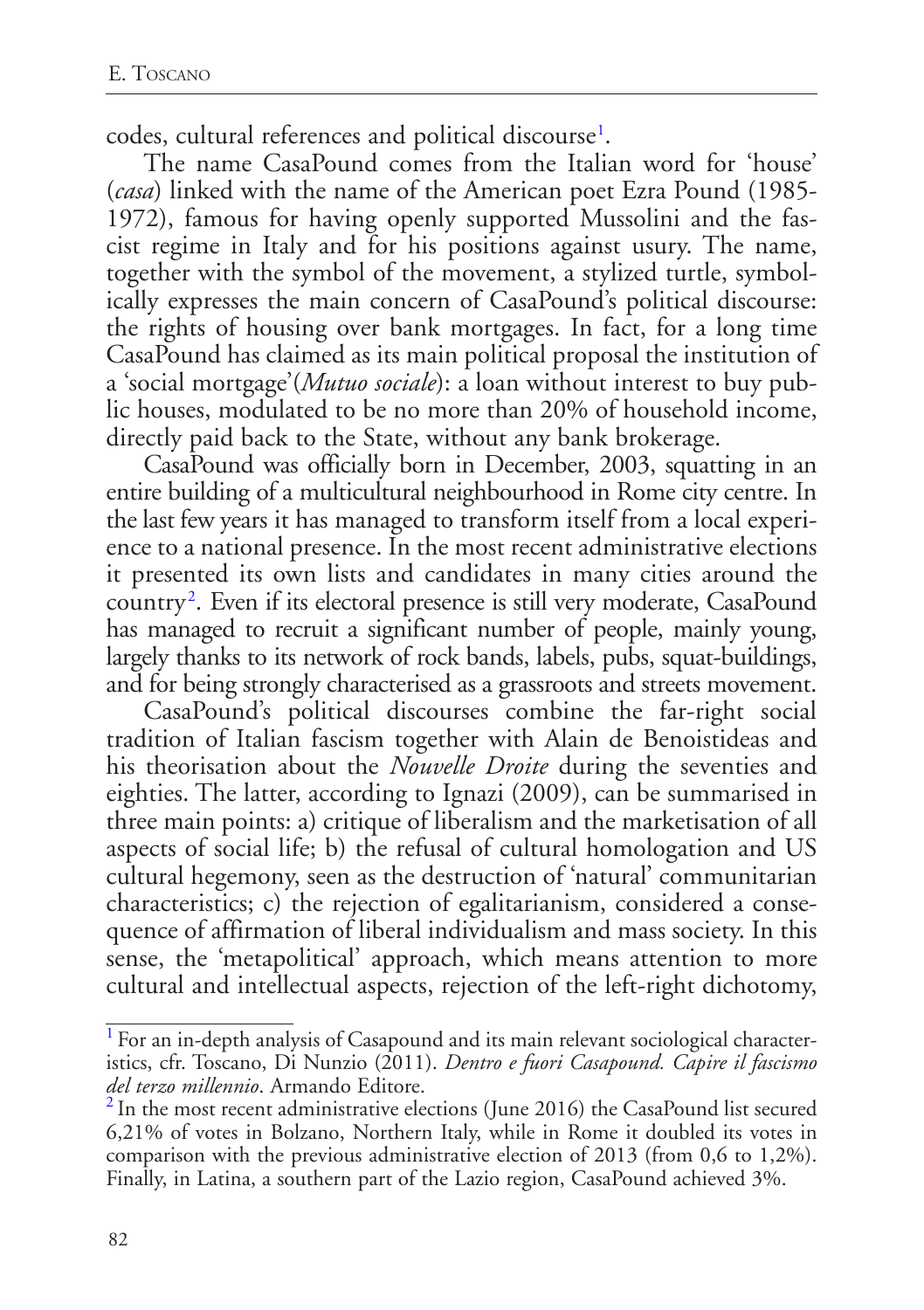is combined in CasaPound with nationalistic and revisionist discourse inspired by fascist ideology.

## *CasaPound's presence on the web*

As already underlined, digital activism in radical right organisations has yet to be broadly analysed and research on this specific issue is very limited.

As shown by Caiani and Parenti (2013), who completed a Social Network Analysis of extreme right-wing network online connections, Italy is characterised by a strong fragmentation without any central and pivotal organisation capable of monopolising all communication exchange. Differently from other countries also considered in their analysis, Italian extreme right-wing online networks have some characteristics such as many connections within groups, but with weak ties. In particular, their SNA shows how CasaPound is clearly part of these networks, but as a central node of a sub-network mainly populated by rock bands (ZetaZeroAlfa) and music label websites (Perimetro), as well as information and communication platforms (NoReporter) $^3$  $^3$ .

<span id="page-2-1"></span>CasaPound's presence on the web is mainly organised around the website ([<www.casapounditalia.org>](http://www.casapounditalia.org) (last access 31.03.2017)) and social media profiles, with many regional and local pages. In particular, the Facebook page of CasaPound Italia in June 2016 reached more than 178,000 fans, as well as its Twitter profile with over 15,000 followers. In order to have a wider and more precise picture, is also important to consider some social media profiles strongly linked with CasaPound Italia, such as ZetaZeroAlfa, the rock band whose singer is also the leader of the CasaPound movement (more than 46,000 FB fans in June 2016) or Simone di Stefano, president of CasaPound Italia and candidate in the last mayoral election in Rome (more than 67,000 FB fans and 7,500 Twitter followers in June 2016). Before the affirmation of social media as communication platforms, CasaPound's online activities were organised around the online forum *Viva Mafarka*, which, since its creation in 2006 up until April 2011, accounted for more than 3,500 registered users, 1,575,000 posts and more than 65,000 threads, (Di Nunzio and Toscano 2011: 108). The

<span id="page-2-0"></span>[<sup>3</sup>](#page-2-1) For more detail, see Caiani Parenti, 2013: 96; fig. 3.1.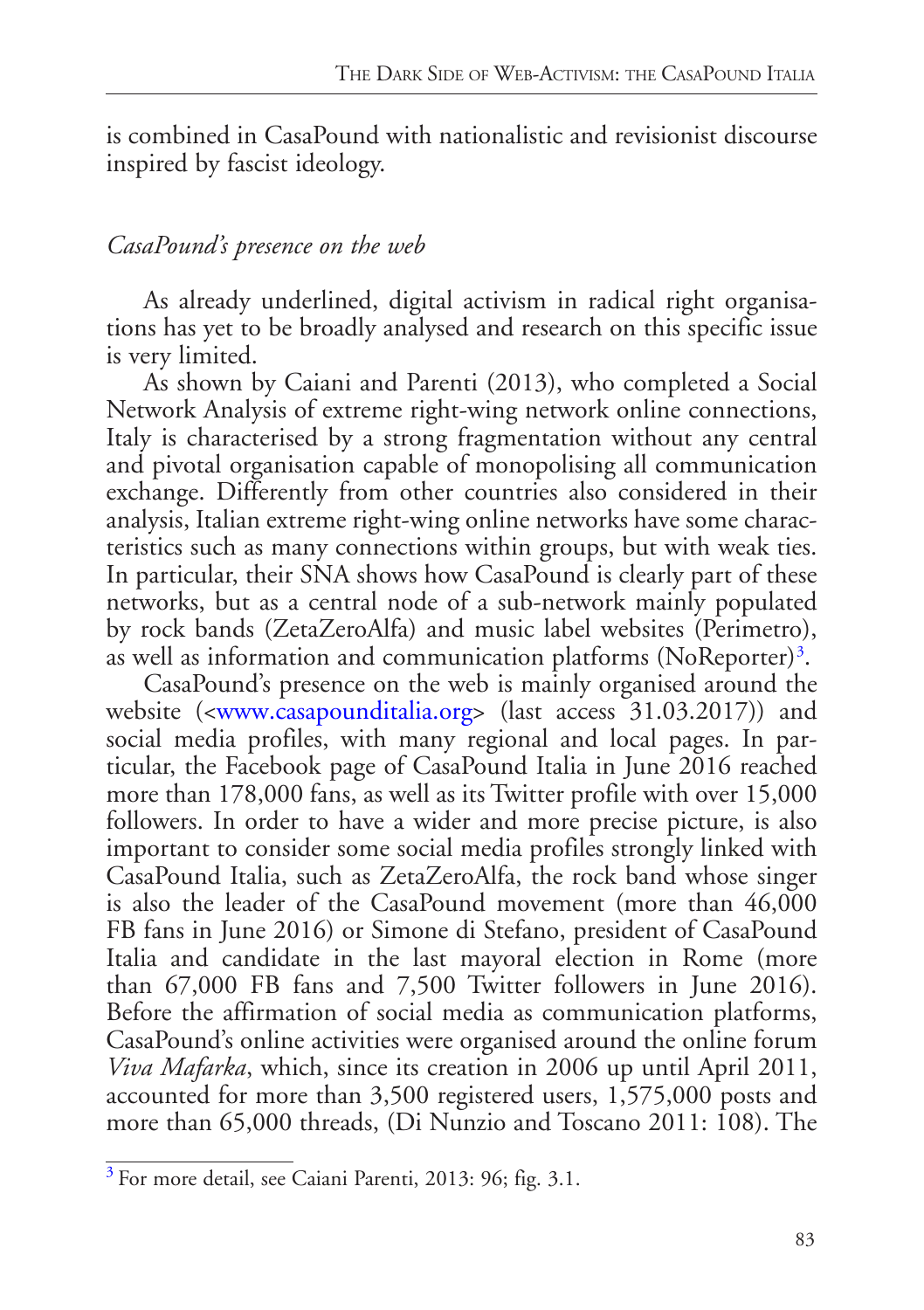substantial importance given to their presence on the web is demonstrated by the promotion of a particular figure in CasaPound, the 'web supporter', starting in 2013.

«Web supporters are the emergency task force of CPI in the internet world. This implies great responsibility, the same that we already ask of CasaPound members and adherents. It is an important role, in which we strongly believe in, as it represents the greatest spirit of our movement, which is based on participation of everyone according to his/her abilities and aptitudes. As we do in the streets, in schools, in universities - also on the Web our area of freedom must be preserved»<sup>[4](#page-3-0)</sup>.

<span id="page-3-2"></span>The communication above shows how commitment to the movement's ideas, values and lifestyle strongly involves CasaPound members at a political, social and cultural level (Di Nunzio and Toscano, 2014), both in face-to-face and online activities and interaction. The awareness of this commitment acts as a strong force of cohesion, which consequently strengthens personal involvement and collective action: activists feel an affinity not only with the contents of the actions, but also with the modalities through which they are involved by expressing their individuality and personality.

### *How CasaPound uses the web*

As well as in the case of many other extreme and radical right-wing movements and organisations (Caiani and Parenti, 2013), in the case of CasaPound, the web is mainly used as a showcase, to promote their values, discourses and initiatives, organised on three levels: 'what we are', 'what we are doing', 'what we have done'. We can briefly summarise four aspects that mainly characterise CasaPound's use of the web.

<span id="page-3-3"></span>Identity strengthening as shown by Bartlett  $(2012)$  in his research<sup>[5](#page-3-1)</sup>

<span id="page-3-0"></span>[<sup>4</sup>](#page-3-2) Cfr. <[http://www.casapounditalia.org/2013/03/new-aperto-il-tesseramento-2013](http://www.casapounditalia.org/2013/03/new-aperto-il-tesseramento-2013-sia-per.html) [sia-per.html](http://www.casapounditalia.org/2013/03/new-aperto-il-tesseramento-2013-sia-per.html)> (last access 15.07.2016).

<span id="page-3-1"></span><sup>&</sup>lt;sup>[5](#page-3-3)</sup> The British think-thank DEMOS realised several surveys on populist Web presence in Europe. In Italy CasaPound was chosen as a case study, along with other extreme radical right-wing organisations in many different European countries. Cfr. <[http://](http://www.demos.co.uk/research-area/radicalisation-extremism/) [www.demos.co.uk/research-area/radicalisation-extremism/](http://www.demos.co.uk/research-area/radicalisation-extremism/)> (last access 31.03.2017).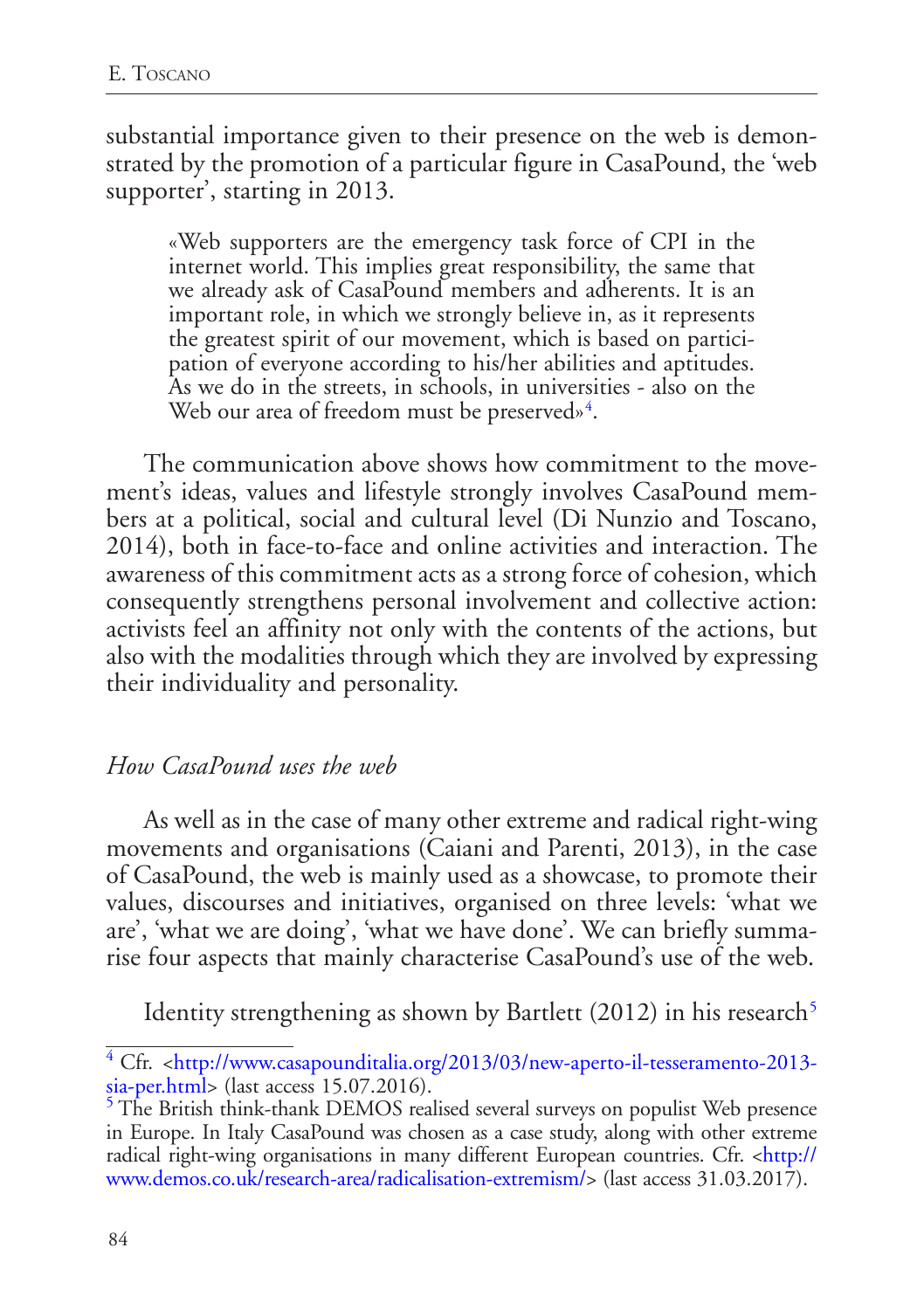on CasaPound members' online behaviour and the use of Facebook, most supporters consider the 'group values' as the main reason to be part of the movement. The answers collected by Bartlett's online survey suggest that CasaPound supporters «are not just 'protesting' against other parties, but rather have a sense of identifying with the movement itself» (2012: 47).

Politainment: social media are also used in CasaPound to promote initiatives and collective actions. The communication strategies chosen are often referred to as a popularisation of politics, with the use of cultural codes and pop imagery to spread political messages, in accordance with the idea of 'politainment' (VanZoonen, 2005), and which identifies the combination of political themes in pop culture products.

Repository: CasaPound's official page is more a web portal than a simple website. It is the starting point to explore the galaxy of many different websites directly linked or controlled by CasaPound. Many of them have the peculiar role of conserving the memory of CasaPound actions and initiatives. Many others, such as archiviononconforme.org, close but not explicitly linked to CasaPound, offer archives of thousands of song lyrics of extreme and radical right-wing singers and rock bands.

E-commerce (merchandising): the web is also a powerful distribution channel for merchandising (mainly T-shirts with sentences and slogans taken from ZetaZeroAlfa's song lyrics), which is one of the ways CasaPound manages to self-finance its activities at a political, social and cultural level.

# *Conclusions*

Digital space, such as social media, offers the same field of interactions, autonomy, collaboration and individual affirmation for all kinds of activists. The framework in which digital activism takes place is always the same, irrespective of an organisation's ideas and values: the principle of autonomy and the affirmation of networked individualism (Castells, 1996), the use of the web as a collaborative tool, the development of a new kind of communication, based on interactivity and web 2.0 characteristics of 'mass-self-communication' (Castells, 2010).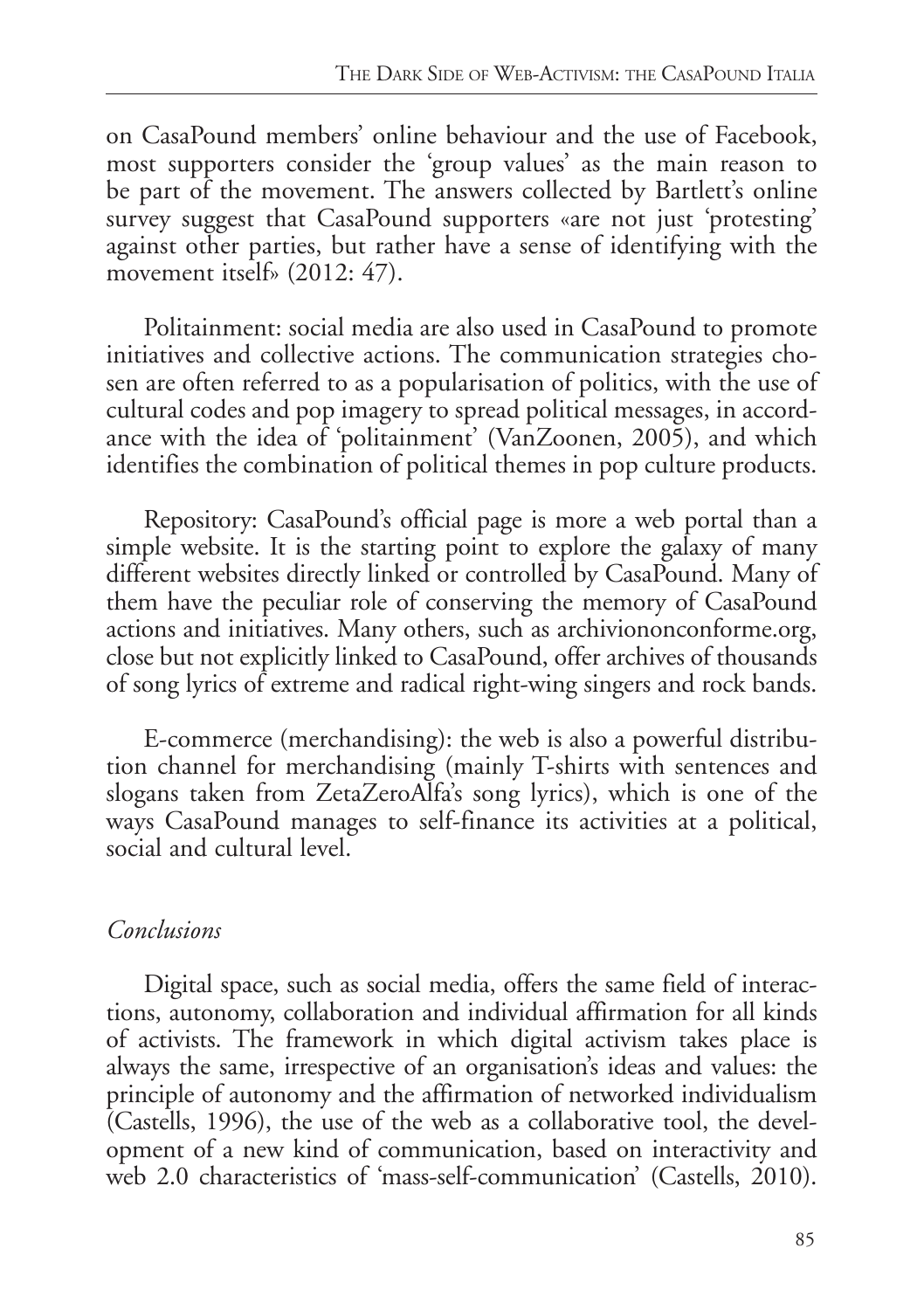<span id="page-5-1"></span>These new tools provide social and cultural movements of the third millennium extremely effective communicational and organisational forms and models, marking a definitive departure from that of traditional organisations. Nevertheless, even if web and social media characteristics are the same for all organisations, CasaPound's use of the web and ICTs (and extreme right-wing movements more generally) is very different from other movements where digital activism has also been a crucial part of collective action, such as the 'movements of the squares'[6](#page-5-0) developed in the last few years around the world, from Europe to North Africa to the USA. However, if for the latter a large and accurate literature has been developed, digital activism in extreme right-wing movements is a key issue that needs to be better explored, with more field-research and theoretical reflection.

<span id="page-5-0"></span>[<sup>6</sup>](#page-5-1) Cfr. Geoffrey Pleyers (2014). *From Facebook movements to city square movements*. [<https://www.opendemocracy.net/geoffrey-pleyers/from-facebook-movements-to](https://www.opendemocracy.net/geoffrey-pleyers/from-facebook-movements-to-city-square-movements)[city-square-movements](https://www.opendemocracy.net/geoffrey-pleyers/from-facebook-movements-to-city-square-movements)> (last access 15.07.2016).